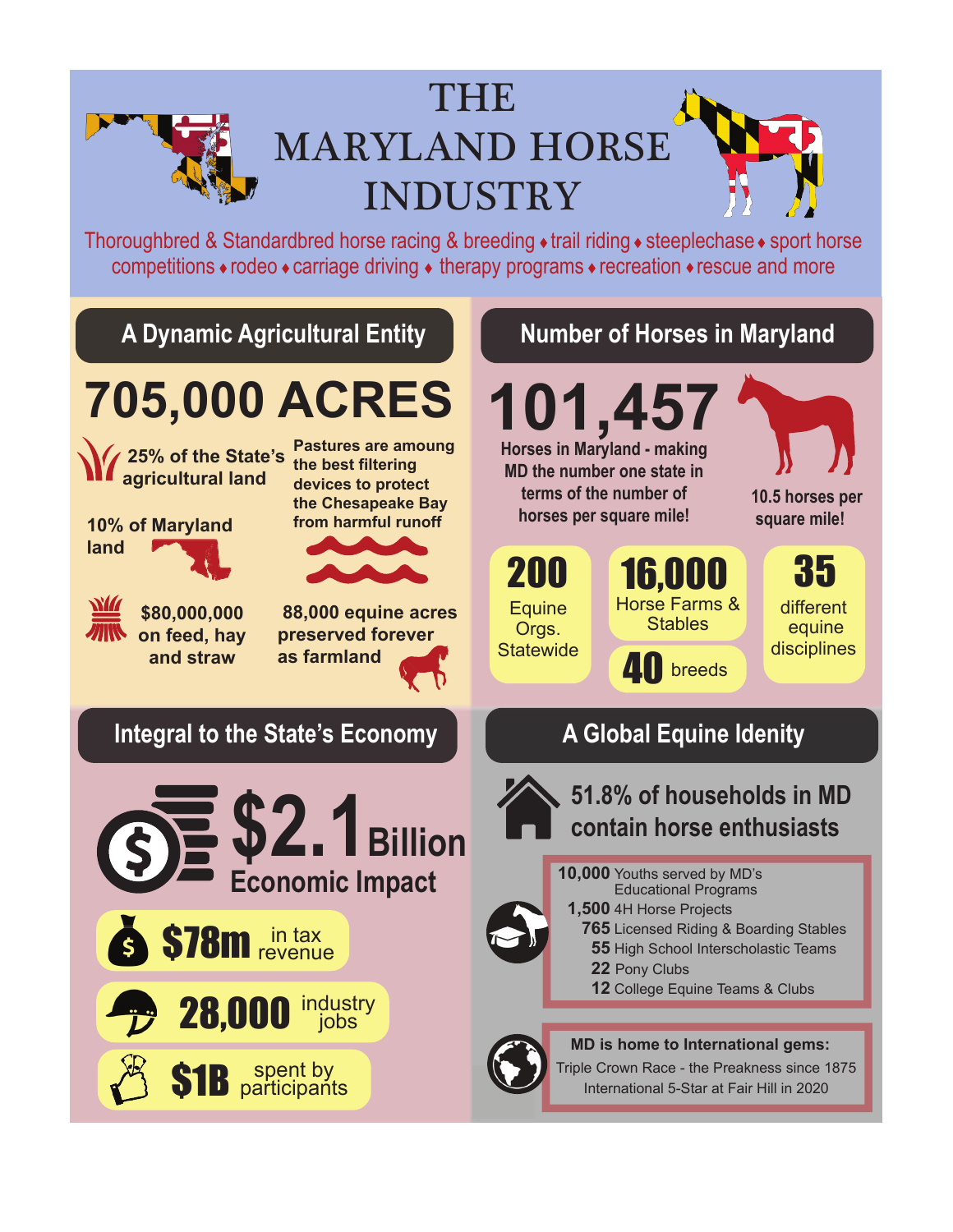## THE MARYLAND HORSE INDUSTRY ECONOMIC IMPACT **The Racing Sector** Adds **\$365 million** in value to the state economy Racing Sector Total Supports Economic Impact of: 5,214 jobs \$572 million **The Competition Sector** Competition Sector Total Economic Impact of: \$270 学术学 Adds **\$162 million** million Supports **3,346 jobs** in value to the state economy **The Recreation Sector** Recreation **Supports** Sector **nns** Total Economic Impact of: Adds **\$234 million** in \$382 million value to the state economy **The Equine Therapy Sector Information provided by** \$ The American Horse Council Foundation 2017 Adds Institute for Governmental Service and Research **S8.** Therapeutic Riding Centers University of Maryland 2017 40in value to the state Including over a dozen Maryland Equine Census, USDA 2010 economy Veterans groups